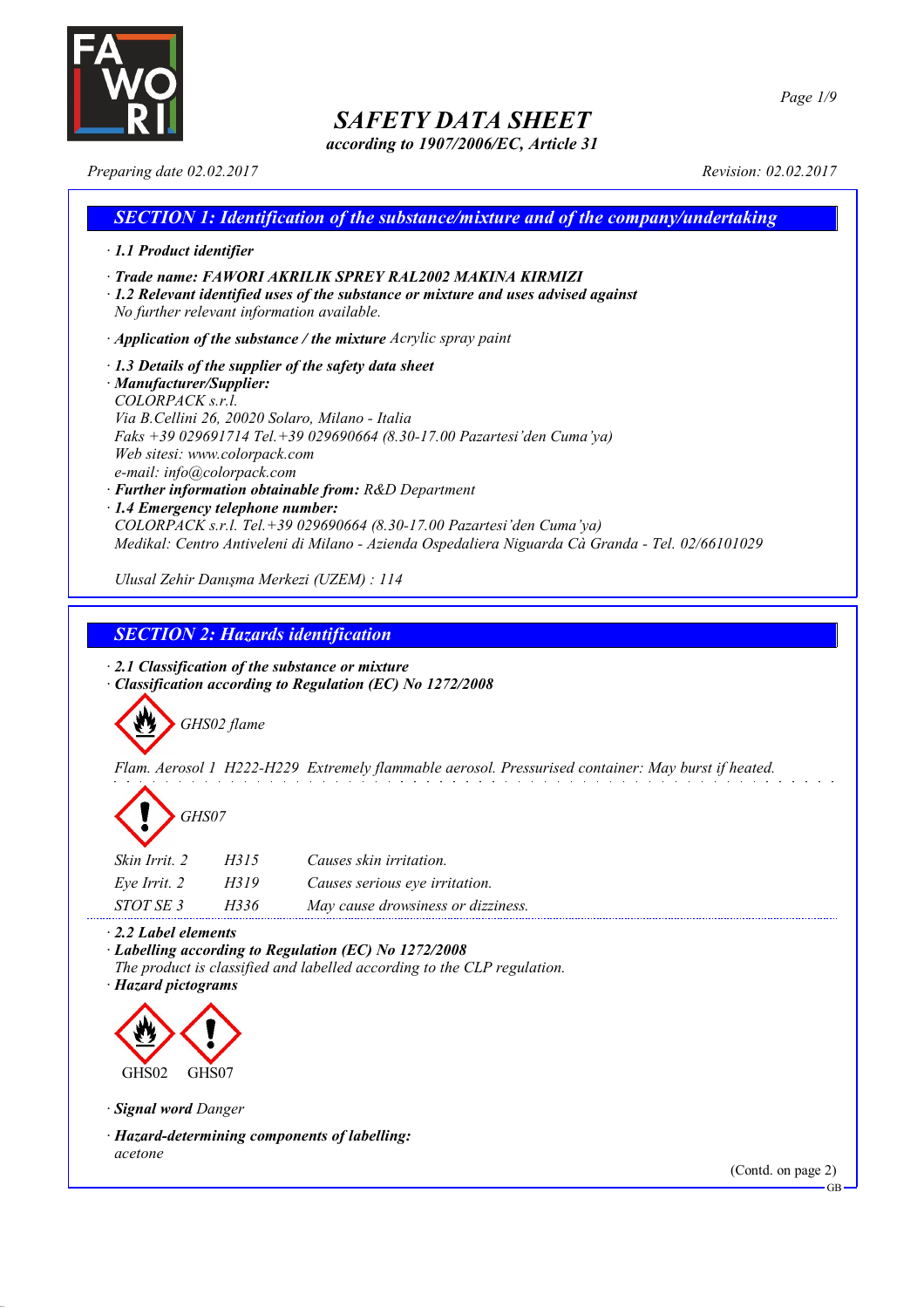*according to 1907/2006/EC, Article 31*

*Preparing date 02.02.2017 Revision: 02.02.2017*

*· Hazard statements*

### *Trade name: FAWORI AKRILIK SPREY RAL2002 MAKINA KIRMIZI*

(Contd. of page 1)

| H222-H229 Extremely flammable aerosol. Pressurised container: May burst if heated.                                    |
|-----------------------------------------------------------------------------------------------------------------------|
| H315<br>Causes skin irritation.                                                                                       |
| H319<br>Causes serious eye irritation.                                                                                |
| May cause drowsiness or dizziness.<br>H336                                                                            |
| · Precautionary statements                                                                                            |
| <i>P101</i><br>If medical advice is needed, have product container or label at hand.                                  |
| Keep out of reach of children.<br><i>P102</i>                                                                         |
| <i>P103</i><br>Read label before use.                                                                                 |
| <i>P210</i><br>Keep away from heat/sparks/open flames/hot surfaces. - No smoking.                                     |
| Pressurized container: Do not pierce or burn, even after use.<br><i>P251</i>                                          |
| P305+P351+P338 IF IN EYES: Rinse cautiously with water for several minutes. Remove contact lenses, if                 |
| present and easy to do. Continue rinsing.                                                                             |
| P <sub>405</sub><br>Store locked up.                                                                                  |
| $P410 + P412$<br>Protect from sunlight. Do not expose to temperatures exceeding 50 $\degree$ C/122 $\degree$ F.       |
| Dispose of contents/container in accordance with local/regional/national/international<br><i>P501</i><br>regulations. |
| · Additional information:                                                                                             |

Pressurized container: protect from sunlight and do not expose to temperatures exceeding 50°C. Do not pierce or *burn, even after use.*

Do not spray on a naked flame or any incandescent material. Keep away from sources of ignition - No smoking. *· 2.3 Other hazards*

- *· Results of PBT and vPvB assessment*
- *· PBT: Not applicable.*
- *· vPvB: Not applicable.*

### *SECTION 3: Composition/information on ingredients*

- *· 3.2 Chemical characterisation: Mixtures*
- *· Description:*

| Dangerous components: |                                                                                                                                                                                           |              |
|-----------------------|-------------------------------------------------------------------------------------------------------------------------------------------------------------------------------------------|--------------|
|                       | cosolvent                                                                                                                                                                                 | $< 2.5\%$    |
|                       | Acute Tox. 4, H302; Acute Tox. 4, H312; Acute Tox. 4, H332; Skin Irrit. 2,<br>H315; Eye Irrit. 2, H319                                                                                    |              |
| $CAS. 67-64-1$        | acetone                                                                                                                                                                                   | $25 - 50\%$  |
|                       | EINECS: 200-662-2 $\otimes$ Flam. Lig. 2, H225; $\otimes$ Eye Irrit. 2, H319; STOT SE 3, H336                                                                                             |              |
| $CAS. 68476-40-4$     | Hydrocarbons, C3-4                                                                                                                                                                        | $25 - 50\%$  |
| EINECS: 270-681-9     | Elam. Gas 1, H220; Press. Gas C, H280                                                                                                                                                     |              |
| $CAS: 1330-20-7$      | <i>Xylol, Isomerengemisch (wenn Flammpunkt</i> <21 $^{\circ}$ C)                                                                                                                          | $10 - 25%$   |
|                       | Flam. Liq. 2, H225; $\Diamond$ Acute Tox. 4, H312; Acute Tox. 4, H332; Skin Irrit.<br>2. H315                                                                                             |              |
| CAS: 123-86-4         | n-butyl acetate                                                                                                                                                                           | $2.5 - 10\%$ |
|                       | EINECS: 204-658-1 & Flam. Liq. 3, H226; STOT SE 3, H336                                                                                                                                   |              |
| $CAS: 110-82-7$       | cyclohexane                                                                                                                                                                               | $< 2.5\%$    |
|                       | EINECS: 203-806-2 $\otimes$ Flam. Liq. 2, H225; $\otimes$ Asp. Tox. 1, H304; $\otimes$ Aquatic Acute 1, H400;<br>Aquatic Chronic 1, H410; $\Diamond$ Skin Irrit. 2, H315; STOT SE 3, H336 |              |
|                       | · Additional information: For the wording of the listed risk phrases refer to section 16.                                                                                                 | GB           |

(Contd. on page 3)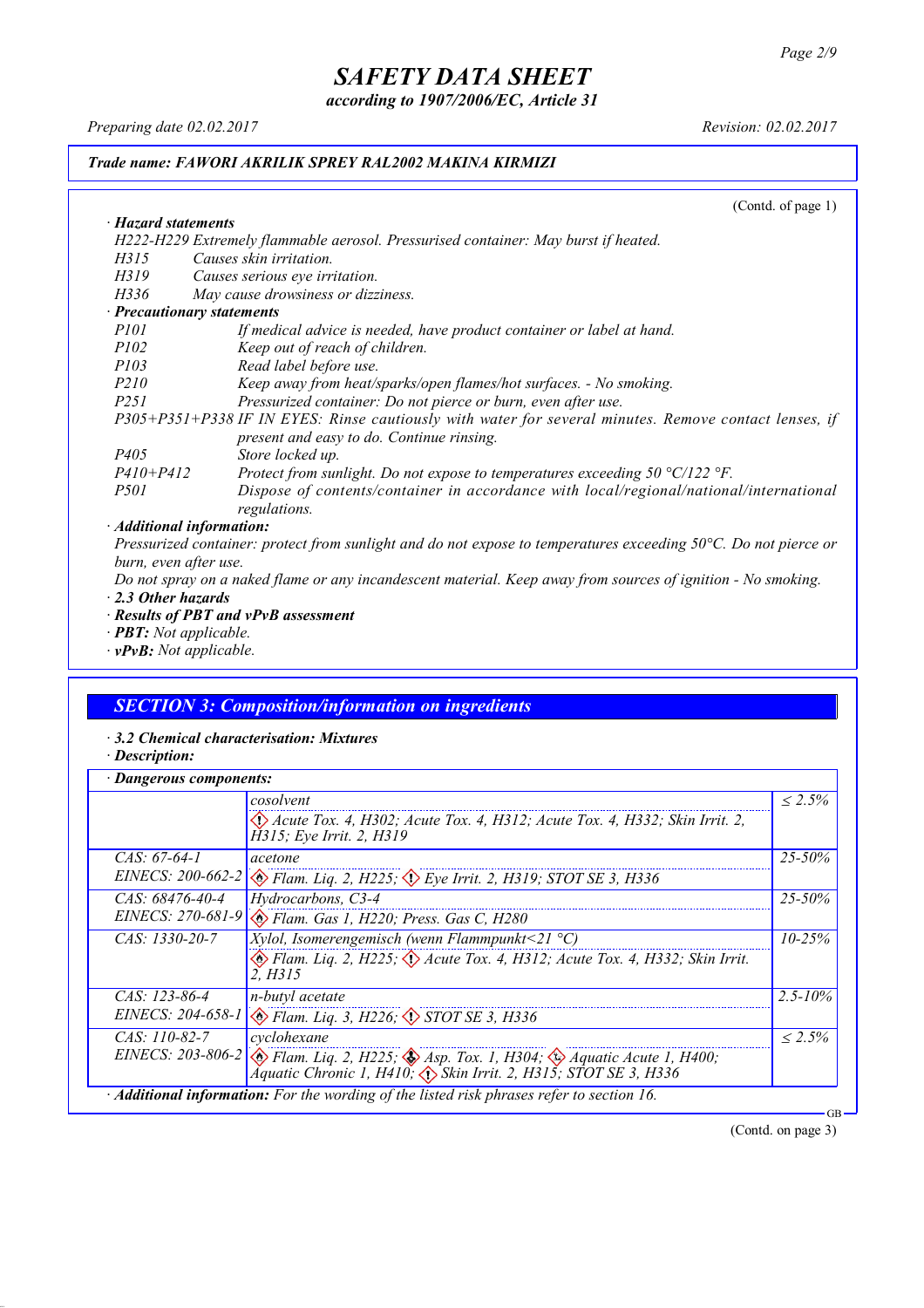*according to 1907/2006/EC, Article 31*

*Preparing date 02.02.2017 Revision: 02.02.2017*

### *Trade name: FAWORI AKRILIK SPREY RAL2002 MAKINA KIRMIZI*

(Contd. of page 2)

#### *SECTION 4: First aid measures*

*· 4.1 Description of first aid measures*

*· General information:*

Symptoms of poisoning may even occur after several hours; therefore medical observation for at least 48 hours *after the accident.*

*· After inhalation:*

*Supply fresh air. If required, provide artificial respiration. Keep patient warm. Consult doctor if symptoms persist.*

*In case of unconsciousness place patient stably in side position for transportation.*

- *· After skin contact: Immediately rinse with water.*
- *· After eye contact:*

*Rinse opened eye for several minutes under running water. If symptoms persist, consult a doctor.*

*· After swallowing: If symptoms persist consult doctor.*

*· 4.2 Most important symptoms and effects, both acute and delayed No further relevant information available.*

*· 4.3 Indication of any immediate medical attention and special treatment needed*

*No further relevant information available.*

### *SECTION 5: Firefighting measures*

- *· 5.1 Extinguishing media*
- *· Suitable extinguishing agents: CO2, sand, extinguishing powder. Do not use water.*
- *· For safety reasons unsuitable extinguishing agents: Water with full jet*
- *· 5.2 Special hazards arising from the substance or mixture No further relevant information available.*
- *· 5.3 Advice for firefighters*
- *· Protective equipment: Mouth respiratory protective device.*

### *SECTION 6: Accidental release measures*

*· 6.1 Personal precautions, protective equipment and emergency procedures Wear protective equipment. Keep unprotected persons away.*

*· 6.2 Environmental precautions: Do not allow to enter sewers/ surface or ground water.*

*· 6.3 Methods and material for containment and cleaning up:*

*Dispose contaminated material as waste according to item 13. Ensure adequate ventilation.*

*Do not flush with water or aqueous cleansing agents*

- *· 6.4 Reference to other sections*
- *See Section 7 for information on safe handling.*

*See Section 8 for information on personal protection equipment.*

*See Section 13 for disposal information.*

### *SECTION 7: Handling and storage*

*· 7.1 Precautions for safe handling*

*Ensure good ventilation/exhaustion at the workplace.*

*Open and handle receptacle with care.*

*· Information about fire - and explosion protection: Keep ignition sources away - Do not smoke.*

*Protect against electrostatic charges.*

(Contd. on page 4)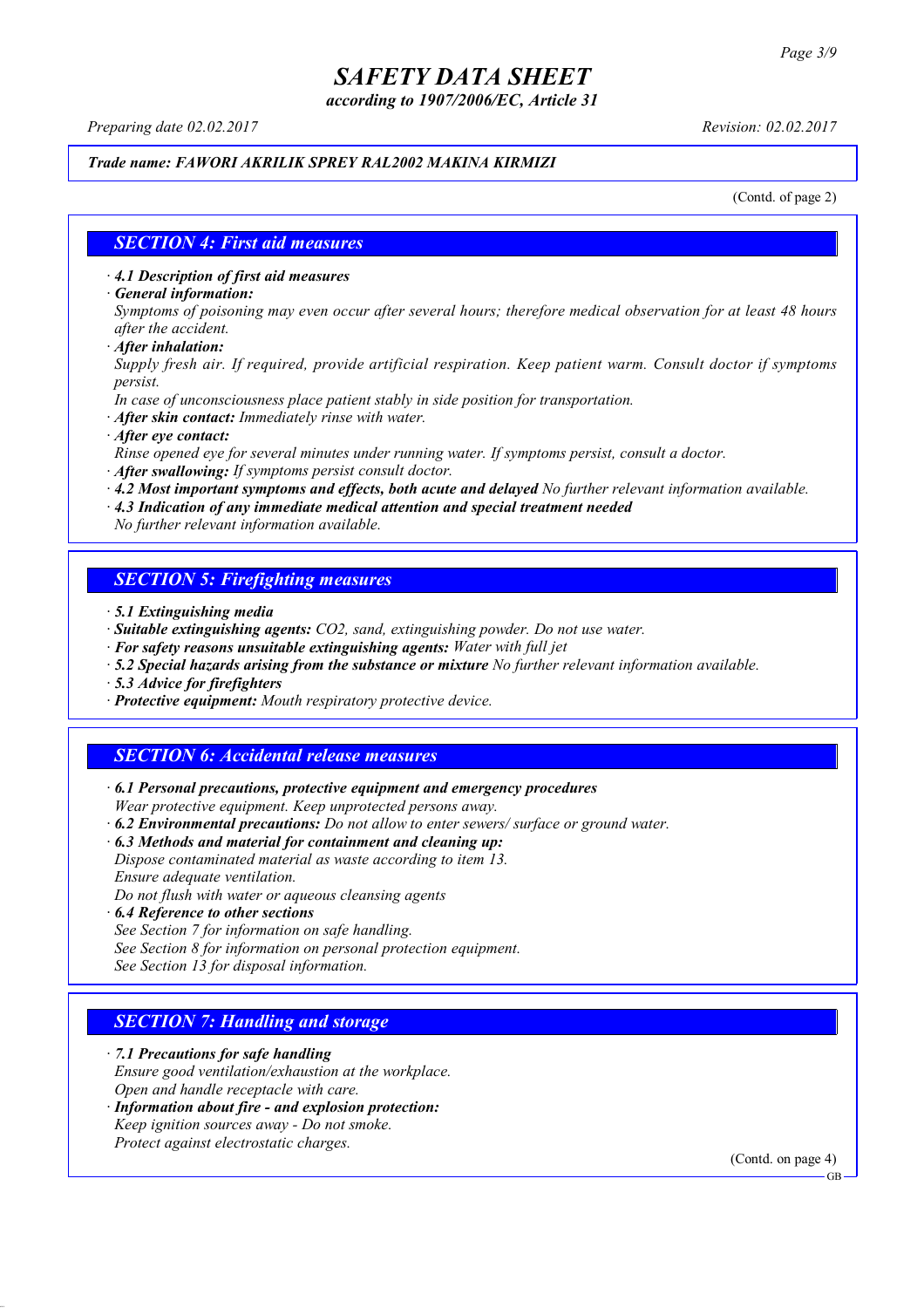GB

# *SAFETY DATA SHEET*

*according to 1907/2006/EC, Article 31*

*Preparing date 02.02.2017 Revision: 02.02.2017*

*· 8.1 Control parameters*

### *Trade name: FAWORI AKRILIK SPREY RAL2002 MAKINA KIRMIZI*

(Contd. of page 3) *Pressurised container: protect from sunlight and do not expose to temperatures exceeding 50 °C, i.e. electric lights. Do not pierce or burn, even after use. Do not spray onto a naked flame or any incandescent material.*

- *· 7.2 Conditions for safe storage, including any incompatibilities · Storage:*
- *· Requirements to be met by storerooms and receptacles: Store in a cool location. Observe official regulations on storing packagings with pressurised containers.*
- *· Information about storage in one common storage facility: Not required. · Further information about storage conditions: Keep container tightly sealed. Do not seal receptacle gas tight. Store in cool, dry conditions in well sealed receptacles. Protect from heat and direct sunlight.*

*· 7.3 Specific end use(s) No further relevant information available.*

### *SECTION 8: Exposure controls/personal protection*

*· Additional information about design of technical facilities: No further data; see item 7.*

| <b>8.1 Control parameters</b>          |                                                                                 |
|----------------------------------------|---------------------------------------------------------------------------------|
|                                        | · Ingredients with limit values that require monitoring at the workplace:       |
| $67-64-1$ acetone                      |                                                                                 |
|                                        | WEL Short-term value: $3620$ mg/m <sup>3</sup> , 1500 ppm                       |
|                                        | Long-term value: $1210$ mg/m <sup>3</sup> , 500 ppm                             |
|                                        | 1330-20-7 Xylol, Isomerengemisch (wenn Flammpunkt<21 $^{\circ}$ C)              |
|                                        | WEL Short-term value: $441$ mg/m <sup>3</sup> , 100 ppm                         |
|                                        | Long-term value: 220 mg/m <sup>3</sup> , 50 ppm                                 |
| Sk, BMGV                               |                                                                                 |
| $\overline{123}$ -86-4 n-butyl acetate |                                                                                 |
|                                        | WEL Short-term value: 966 mg/m <sup>3</sup> , 200 ppm                           |
|                                        | Long-term value: $724$ mg/m <sup>3</sup> , 150 ppm                              |
| 111-76-2 2-Butoxyethanol               |                                                                                 |
|                                        | WEL Short-term value: $246$ mg/m <sup>3</sup> , 50 ppm                          |
|                                        | Long-term value: 123 mg/m <sup>3</sup> , 25 ppm                                 |
| Sk, BMGV                               |                                                                                 |
|                                        | · Ingredients with biological limit values:                                     |
|                                        | 1330-20-7 Xylol, Isomerengemisch (wenn Flammpunkt<21 $^{\circ}$ C)              |
|                                        | $BMGV$ 650 mmol/mol creatinine                                                  |
|                                        | Medium: urine                                                                   |
|                                        | Sampling time: post shift                                                       |
|                                        | Parameter: methyl hippuric acid                                                 |
| 111-76-2 2-Butoxyethanol               |                                                                                 |
|                                        | $BMGV$ 240 mmol/mol creatinine                                                  |
|                                        | Medium: urine                                                                   |
|                                        | Sampling time: post shift                                                       |
|                                        | Parameter: butoxyacetic acid                                                    |
|                                        | · Additional information: The lists valid during the making were used as basis. |
|                                        | (Contd. on page 5)                                                              |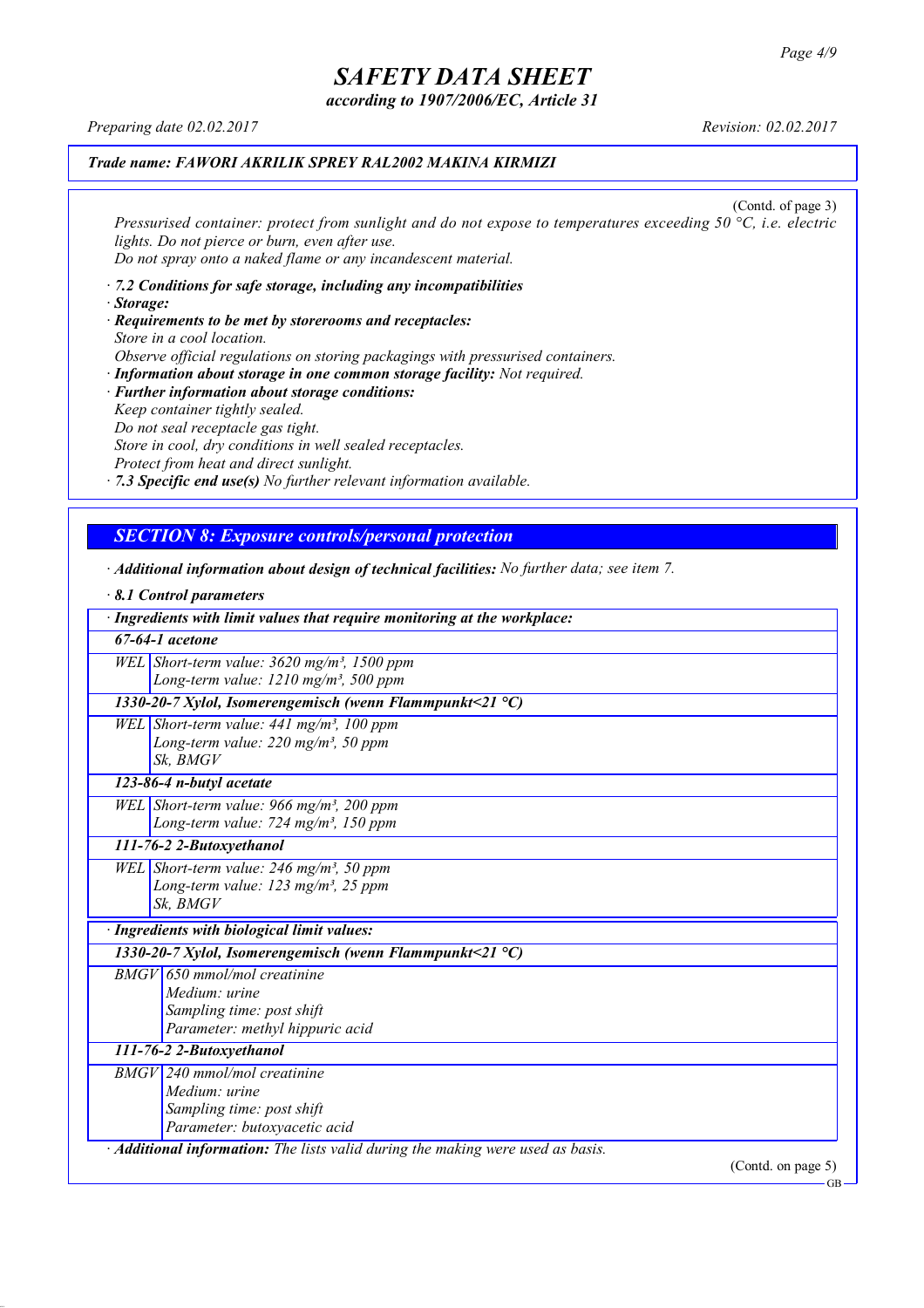*according to 1907/2006/EC, Article 31*

*Preparing date 02.02.2017 Revision: 02.02.2017*

#### *Trade name: FAWORI AKRILIK SPREY RAL2002 MAKINA KIRMIZI*

(Contd. of page 4)

*· 8.2 Exposure controls*

- *· Personal protective equipment:*
- *· General protective and hygienic measures:*

*Keep away from foodstuffs, beverages and feed. Immediately remove all soiled and contaminated clothing Wash hands before breaks and at the end of work. Avoid contact with the eyes. Avoid contact with the eyes and skin.*

*· Respiratory protection:*

In case of brief exposure or low pollution use respiratory filter device. In case of intensive or longer exposure use *self-contained respiratory protective device.*

*· Protection of hands:*



*Protective gloves*

*The glove material has to be impermeable and resistant to the product/ the substance/ the preparation.* Due to missing tests no recommendation to the glove material can be given for the product/ the preparation/ the *chemical mixture.*

Selection of the glove material on consideration of the penetration times, rates of diffusion and the degradation *· Material of gloves*

The selection of the suitable gloves does not only depend on the material, but also on further marks of quality and *varies from manufacturer to manufacturer. As the product is a preparation of several substances, the resistance* of the glove material can not be calculated in advance and has therefore to be checked prior to the application.

*· Penetration time of glove material*

The exact break trough time has to be found out by the manufacturer of the protective gloves and has to be *observed.*

*· Eye protection:*



*Tightly sealed goggles*

| $\cdot$ 9.1 Information on basic physical and chemical properties<br><b>General Information</b><br>$\cdot$ Appearance: |                                    |  |
|------------------------------------------------------------------------------------------------------------------------|------------------------------------|--|
| Form:                                                                                                                  | Aerosol                            |  |
| Colour:                                                                                                                | According to product specification |  |
| $\cdot$ Odour:                                                                                                         | Characteristic                     |  |
| $\cdot$ Change in condition<br><b>Boiling point/Boiling range:</b>                                                     | Not applicable, as aerosol.        |  |
| · Flash point:                                                                                                         | $\leq$ 0 °C                        |  |
| · Ignition temperature:                                                                                                | $>$ 400 °C                         |  |
| · Danger of explosion:                                                                                                 | Not determined.                    |  |
| · Explosion limits:                                                                                                    |                                    |  |
| Lower:                                                                                                                 | 1.8 Vol $\%$                       |  |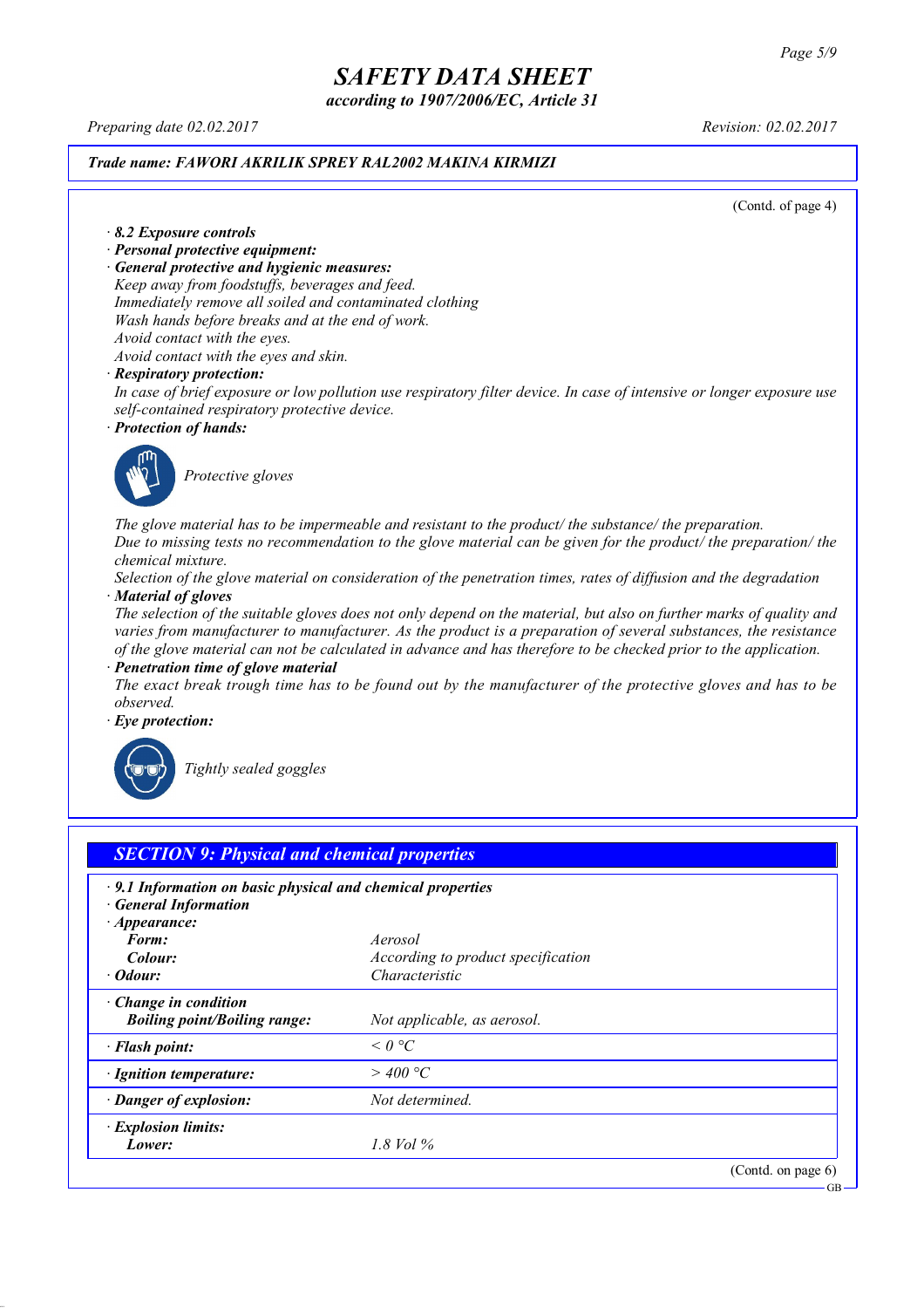*according to 1907/2006/EC, Article 31*

*Preparing date 02.02.2017 Revision: 02.02.2017*

### *Trade name: FAWORI AKRILIK SPREY RAL2002 MAKINA KIRMIZI*

|                                                                   |                                                             | (Contd. of page 5) |
|-------------------------------------------------------------------|-------------------------------------------------------------|--------------------|
| <b>Upper:</b>                                                     | 9.5 Vol $\%$                                                |                    |
| $\cdot$ Vapour pressure at 20 °C:                                 | $4.5\,bar$                                                  |                    |
| $\cdot$ Density at 20 °C:<br>$\cdot$ Vapour density at 20 °C      | $0.95$ g/cm <sup>3</sup><br>$>l$ g/cm <sup>3</sup> (hava=1) |                    |
| $\cdot$ Solubility in / Miscibility with<br>water:                | Partly miscible.                                            |                    |
| · Partition coefficient (n-octanol/water): Not determined.        |                                                             |                    |
| $\cdot$ <i>Viscosity:</i><br>Kinematic:                           | Not determined.                                             |                    |
| · Solvent content:<br>$VOC$ (EC)<br>$\cdot$ 9.2 Other information | $600$ g/l<br>No further relevant information available.     |                    |

### *SECTION 10: Stability and reactivity*

*· 10.1 Reactivity*

- *· 10.2 Chemical stability*
- *· Thermal decomposition / conditions to be avoided: No decomposition if used according to specifications.*
- *· 10.3 Possibility of hazardous reactions No dangerous reactions known.*
- *· 10.4 Conditions to avoid No further relevant information available.*
- *· 10.5 Incompatible materials: No further relevant information available.*
- *· 10.6 Hazardous decomposition products: No dangerous decomposition products known.*

### *SECTION 11: Toxicological information*

*· 11.1 Information on toxicological effects*

*· Acute toxicity:*

*· LD/LC50 values relevant for classification:*

*110-82-7 cyclohexane*

*Oral LD50 12705 mg/kg (rat)*

- *· Primary irritant effect:*
- *· on the skin: No irritant effect.*
- *· on the eye: Irritating effect.*
- *· Sensitisation: No sensitising effects known.*
- *· Additional toxicological information:*

*The product shows the following dangers according to the calculation method of the General EU Classification Guidelines for Preparations as issued in the latest version:*

*Harmful*

*Irritant*

### *SECTION 12: Ecological information*

*· 12.1 Toxicity*

- *· Aquatic toxicity: No further relevant information available.*
- *· 12.2 Persistence and degradability No further relevant information available.*
- *· 12.3 Bioaccumulative potential No further relevant information available.*

(Contd. on page 7)

**GB**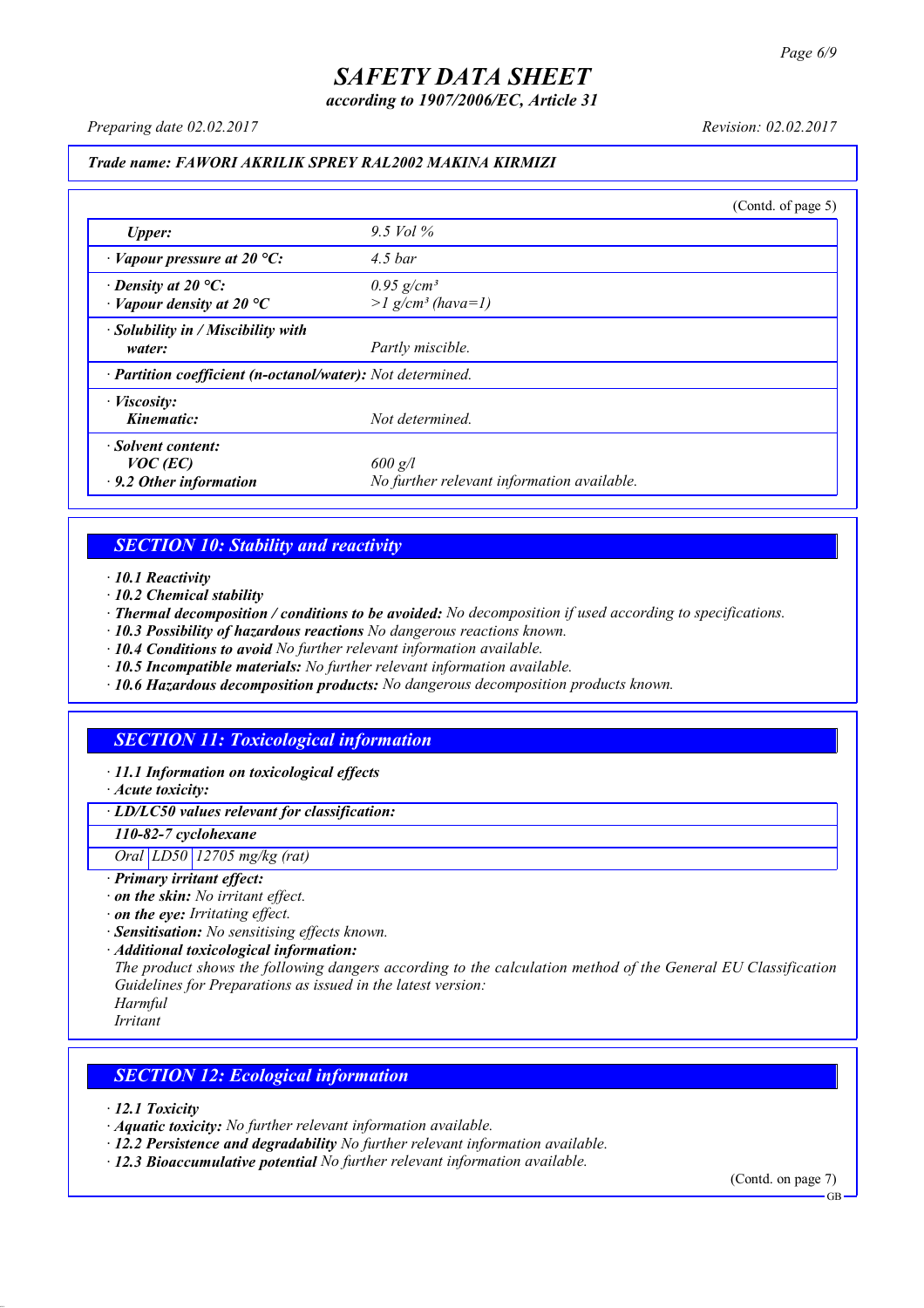*according to 1907/2006/EC, Article 31*

*Preparing date 02.02.2017 Revision: 02.02.2017*

### *Trade name: FAWORI AKRILIK SPREY RAL2002 MAKINA KIRMIZI*

(Contd. of page 6)

*· 12.4 Mobility in soil No further relevant information available.*

*· Additional ecological information:*

*· General notes:*

*Water hazard class 1 (German Regulation) (Self-assessment): slightly hazardous for water*

Do not allow undiluted product or large quantities of it to reach ground water, water course or sewage system.

### *· 12.5 Results of PBT and vPvB assessment*

*· PBT: Not applicable.*

*· vPvB: Not applicable.*

*· 12.6 Other adverse effects No further relevant information available.*

### *SECTION 13: Disposal considerations*

*· 13.1 Waste treatment methods*

*· Recommendation*

*Must not be disposed together with household garbage. Do not allow product to reach sewage system.*

*· Uncleaned packaging:*

*· Recommendation: Disposal must be made according to official regulations.*

| <b>SECTION 14: Transport information</b>             |                     |                    |
|------------------------------------------------------|---------------------|--------------------|
| $\cdot$ 14.1 UN-Number                               |                     |                    |
| ADR, IMDG, IATA                                      | UN1950              |                    |
| $\cdot$ 14.2 UN proper shipping name                 |                     |                    |
| $·$ <i>ADR</i>                                       | 1950 AEROSOLS       |                    |
| $\cdot$ IMDG                                         | <b>AEROSOLS</b>     |                    |
| $\cdot$ IATA                                         | AEROSOLS, flammable |                    |
| $\cdot$ 14.3 Transport hazard class(es)              |                     |                    |
| $·$ <i>ADR</i>                                       |                     |                    |
|                                                      |                     |                    |
| · Class                                              | 5F Gases.<br>2      |                    |
| $\cdot$ Label                                        | 21                  |                    |
| $\cdot$ IMDG, IATA                                   |                     |                    |
|                                                      |                     |                    |
| · Class                                              | 2.1                 |                    |
| $-Label$                                             | 2.1                 |                    |
| · 14.4 Packing group                                 |                     |                    |
| ADR, IMDG, IATA                                      | Void                |                    |
| · 14.5 Environmental hazards:<br>· Marine pollutant: | N <sub>o</sub>      |                    |
| · 14.6 Special precautions for user                  | Warning: Gases.     |                    |
|                                                      |                     | (Contd. on page 8) |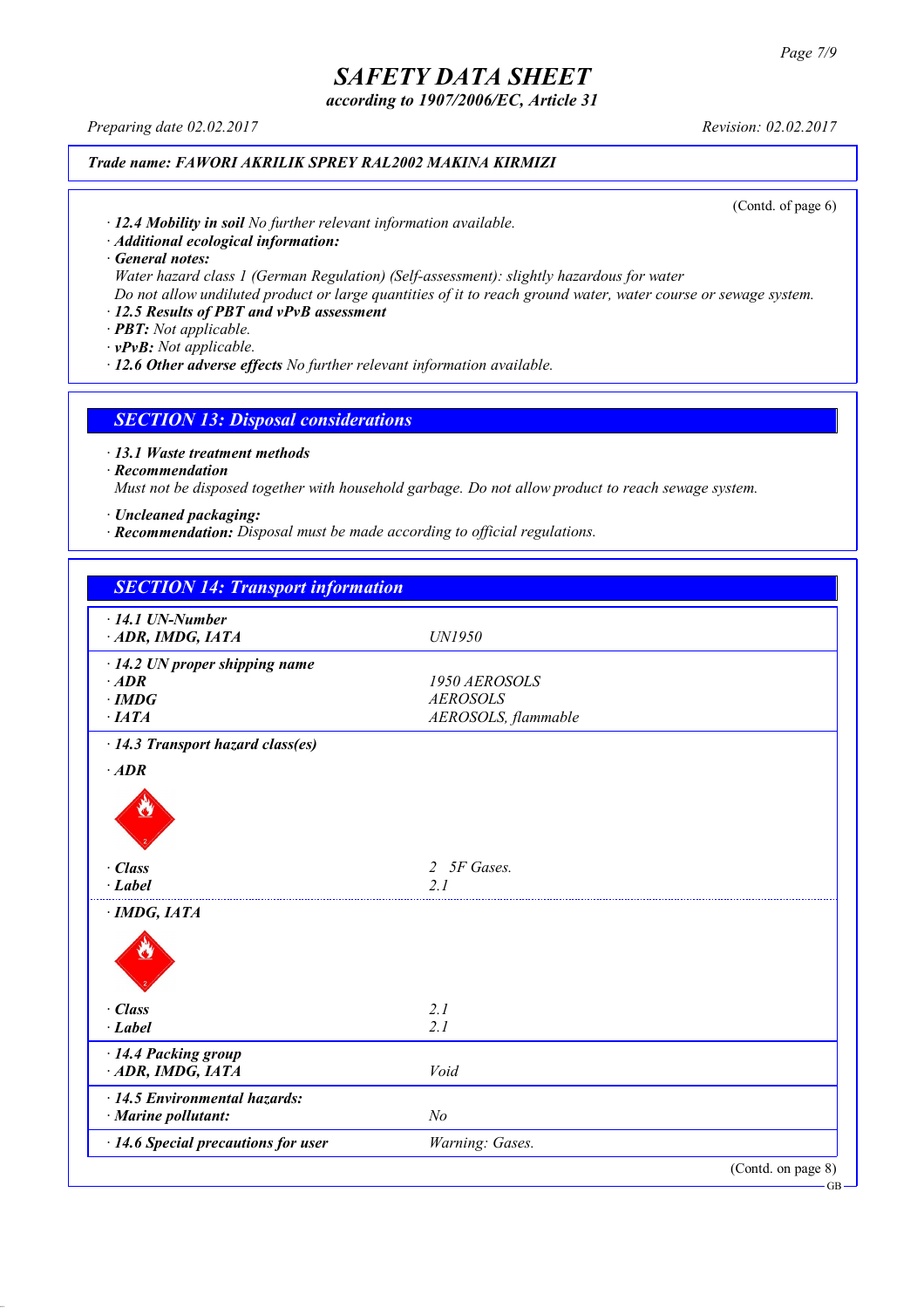*according to 1907/2006/EC, Article 31*

*Preparing date 02.02.2017 Revision: 02.02.2017*

#### *Trade name: FAWORI AKRILIK SPREY RAL2002 MAKINA KIRMIZI*

(Contd. of page 7) *· Danger code (Kemler): - · EMS Number: F-D,S-U · 14.7 Transport in bulk according to Annex II of MARPOL73/78 and the IBC Code Not applicable. · Transport/Additional information: · ADR · Limited quantities (LQ) 1L · Excepted quantities (EQ) Code: E0 Not permitted as Excepted Quantity · Transport category 2 · Tunnel restriction code D · IMDG · Limited quantities (LQ) 1L · Excepted quantities (EQ) Code: E0 Not permitted as Excepted Quantity · UN "Model Regulation": UN1950, AEROSOLS, 2.1*

### *SECTION 15: Regulatory information*

*· 15.1 Safety, health and environmental regulations/legislation specific for the substance or mixture*

*· National regulations:*

*Class Share in %*

*NK 55.5*

*· 15.2 Chemical safety assessment: A Chemical Safety Assessment has not been carried out.*

### *SECTION 16: Other information*

This information is based on our present knowledge. However, this shall not constitute a guarantee for any *specific product features and shall not establish a legally valid contractual relationship.*

#### *· Relevant phrases*

*H220 Extremely flammable gas. H225 Highly flammable liquid and vapour. H226 Flammable liquid and vapour. H280 Contains gas under pressure; may explode if heated. H302 Harmful if swallowed. H304 May be fatal if swallowed and enters airways. H312 Harmful in contact with skin. H315 Causes skin irritation. H319 Causes serious eye irritation. H332 Harmful if inhaled. H336 May cause drowsiness or dizziness. H400 Very toxic to aquatic life. H410 Very toxic to aquatic life with long lasting effects. · Contact: Murat Küçükkul / TSE - Safety Data Sheet preparer certified.*

*The certificate ID and date of the document: GBF-A-0-2289 / 23.03.2016*

(Contd. on page 9)

GB